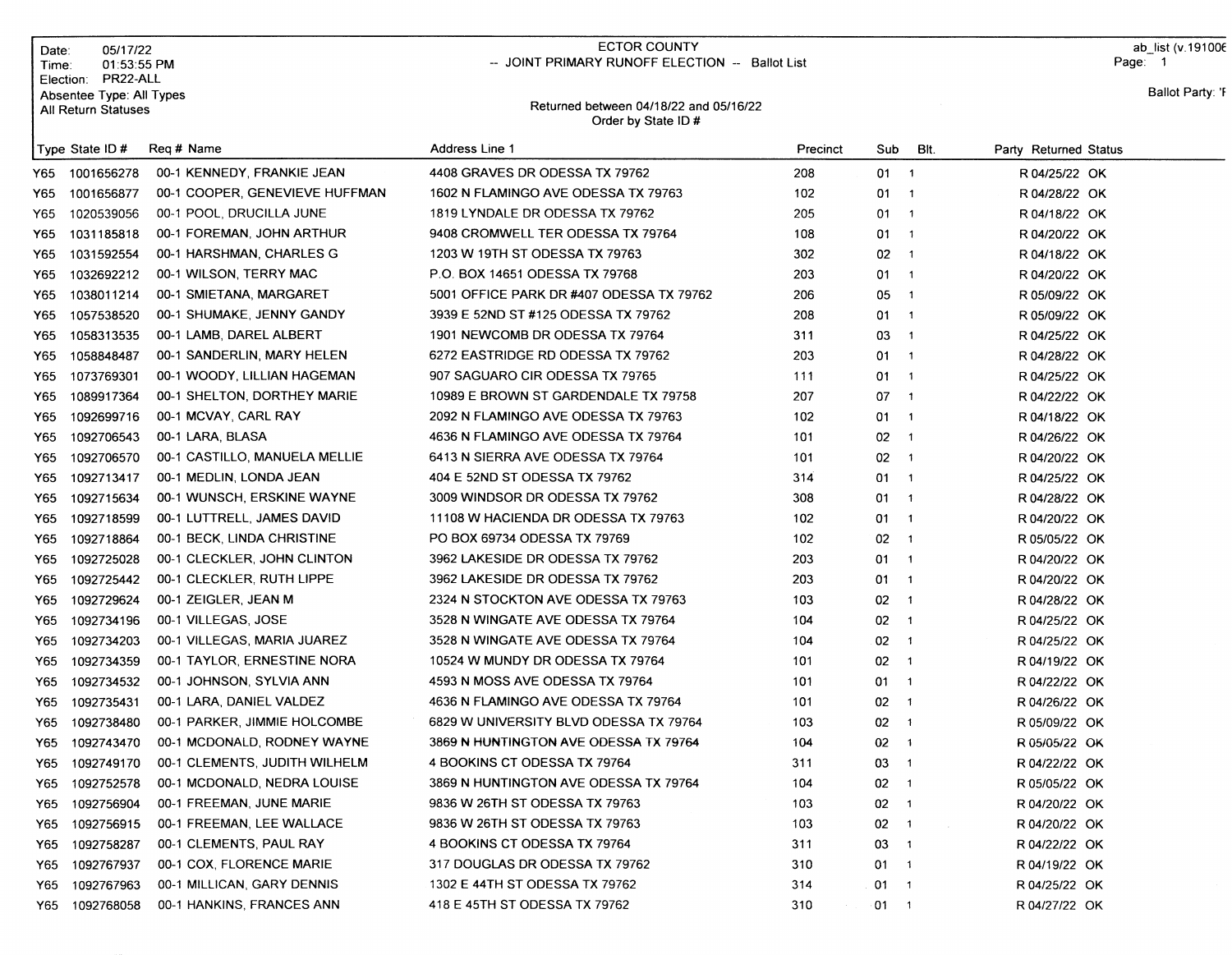| Date:<br>Time∶ | 05/17/22<br>01:53:55 PM<br>PR22-ALL<br>Election:       |                                 | <b>ECTOR COUNTY</b><br>-- JOINT PRIMARY RUNOFF ELECTION -- Ballot List |          |                      |                          | ab list (v.191006<br>Page: 2 |
|----------------|--------------------------------------------------------|---------------------------------|------------------------------------------------------------------------|----------|----------------------|--------------------------|------------------------------|
|                | Absentee Type: All Types<br><b>All Return Statuses</b> |                                 | Returned between 04/18/22 and 05/16/22<br>Order by State ID#           |          |                      |                          | Ballot Party: 'F             |
|                | Type State ID #                                        | Req # Name                      | <b>Address Line 1</b>                                                  | Precinct | Sub                  | BIt.                     | Party Returned Status        |
| Y65.           | 1092773550                                             | 00-1 MCVAY, ERIKA               | 2092 N FLAMINGO AVE ODESSA TX 79763                                    | 102      | $01 - 1$             |                          | R 04/18/22 OK                |
| Y65.           | 1092777099                                             | 00-1 WILLIAMSON, HAZEL LOUISE   | 215 W 48TH ST ODESSA TX 79764                                          | 310      | $02 - 1$             |                          | R 04/19/22 OK                |
| Y65.           | 1092777132                                             | 00-1 OVERTON, DONNA MCCRARY     | 5321 N DOROTHY AVE ODESSA TX 79764                                     | 310      | $02 \t1$             |                          | R 04/20/22 OK                |
| Y65            | 1092777150                                             | 00-1 OVERTON, CARL ROY          | 5321 N DOROTHY AVE ODESSA TX 79764                                     | 310      | $02 - 1$             |                          | R 04/20/22 OK                |
| Y65.           | 1092777386                                             | 00-1 RAMBO, MIMA RUTH           | 5307 WASHINGTON ST ODESSA TX 79764                                     | 310      | $02 - 1$             |                          | R 04/25/22 OK                |
| Y65            | 1092777682                                             | 00-1 HALE, VERNA DARLENE        | 5603 GIST AVE ODESSA TX 79764                                          | 310      | $02 - 1$             |                          | R 04/20/22 OK                |
| Y65            | 1092780466                                             | 00-1 STRICKLAND, LINDA SUE      | 10509 W 42ND ST ODESSA TX 79764                                        | 101      | $01 \t1$             |                          | R 05/02/22 OK                |
| Y65            | 1092789825                                             | 00-1 MAHAN, RUBY MAE            | 4373 N SIERRA AVE ODESSA TX 79764                                      | 101      | $02 - 1$             |                          | R 05/05/22 OK                |
| Y65            | 1092802829                                             | 00-1 SLOCUMB, JOHNNY JOE        | 8157 W 11TH ST ODESSA TX 79763                                         | 407      | $02 \t1$             |                          | R 04/25/22 OK                |
| Y65            | 1092805169                                             | 00-1 WOOD, CHARLES EDWARD       | 4301 N SAN JACINTO ST ODESSA TX 79762                                  | 310      | 01                   | $\blacksquare$           | R 04/20/22 OK                |
| Y65            | 1092805391                                             | 00-1 SCHULTZ, GILBERT GEORGE    | 5008 KINGSTON AVE ODESSA TX 79762                                      | 314      | $01 \quad 1$         |                          | R 04/22/22 OK                |
| Y65.           | 1092805698                                             | 00-1 DUZAN, VELDA RAE           | 600 E 55TH ST ODESSA TX 79762                                          | 314      | $01 \quad 1$         |                          | R 04/20/22 OK                |
| Y65            | 1092808184                                             | 00-1 PATTERSON, EVELYN          | 5468 W 39TH ST ODESSA TX 79764                                         | 104      | $02 - 1$             |                          | R 04/26/22 OK                |
| Y65            | 1092808412                                             | 00-1 STEVENS, JANIE SUE         | 3707 N URANUS AVE ODESSA TX 79764                                      | 104      | $02 - 1$             |                          | R 05/03/22 OK                |
| Y65            | 1092815205                                             | 00-1 MAY, DEBORAH               | 1311 E 43RD ST ODESSA TX 79762                                         | 314      | $01 - 1$             |                          | R 05/02/22 OK                |
| Y65            | 1092815214                                             | 00-1 MAY, JACK GORDON           | 1311 E 43RD ST ODESSA TX 79762                                         | 314      | 01                   | $\overline{1}$           | R 05/02/22 OK                |
| Y65            | 1092817329                                             | 00-1 BURTON, MARGARET ALICE     | 3524 N NORTH STAR AVE ODESSA TX 79764                                  | 104      | $02 - 1$             |                          | R 04/20/22 OK                |
| Y65            | 1092817522                                             | 00-1 KIDD, RONNIE GENE SR       | 11006 W HOFFMAN DR ODESSA TX 79764                                     | 101      | $02 - 1$             |                          | R 04/19/22 OK                |
| Y65            | 1092823745                                             | 00-1 HANKINS, NATHAN EDSEL      | 418 E 45TH ST ODESSA TX 79762                                          | 310      | 01 1                 |                          | R 04/27/22 OK                |
| Y65            | 1092829056                                             | 00-1 SLOCUMB, PAMELA JONES      | 8157 W 11TH ST ODESSA TX 79763                                         | 407      | $02 - 1$             |                          | R 04/25/22 OK                |
| Y65            | 1092829158                                             | 00-1 PEAVY, GLORIA JEAN         | 2440 E 11TH ST #207 ODESSA TX 79761                                    | 401      | $01 \t1$             |                          | R 04/18/22 OK                |
| Y65            | 1092831844                                             | 00-1 GALLE, JAYNE MARIE         | 5300 LANCASTER DR ODESSA TX 79762                                      | 310      | 01                   | $\sqrt{1}$               | R 04/26/22 OK                |
| Y65            | 1092840226                                             | 00-1 KRAMER, BETTIE KENJURA     | 603 E 56TH ST ODESSA TX 79762                                          | 314      | 01<br>$\overline{1}$ |                          | R 04/29/22 OK                |
| Y65            | 1092840448                                             | 00-1 DRAKE, MILTON BUCK         | 319 E 45TH ST ODESSA TX 79762                                          | 310      | 01                   | $\overline{1}$           | R 04/25/22 OK                |
| Y65            | 1092851022                                             | 00-1 AKINS, YVETTE              | 2831 TEAKWOOD DR ODESSA TX 79761                                       | 202      | 01                   | $\overline{\phantom{1}}$ | R 04/28/22 OK                |
| Y65            | 1092852267                                             | 00-1 MCCULLOCH, BETTY KIRK      | 6314 N DIXIE BLVD ODESSA TX 79762                                      | 313      | 01                   | $\overline{1}$           | R 05/05/22 OK                |
| Y65            | 1092852673                                             | 00-1 RISO, ALBERTO              | 200 NEAL ST ODESSA TX 79764                                            | 108      | 01                   | $\overline{1}$           | R 04/28/22 OK                |
| Y65            | 1092852687                                             | 00-1 BROWN, BONNIE SANDERS      | 2117 STONER RD ODESSA TX 79764                                         | 108      | 01                   | $\overline{1}$           | R 04/25/22 OK                |
| Y65.           | 1092855541                                             | 00-1 PORTER, ROBERT GENE        | 2704 DEERING DR ODESSA TX 79762                                        | 203      | $01 \t 1$            |                          | R 04/18/22 OK                |
| Y65            | 1092855556                                             | 00-1 PORTER, BEVERLY THOMAS     | 2704 DEERING DR ODESSA TX 79762                                        | 203      | $01 \quad 1$         |                          | R 04/18/22 OK                |
| Y65            | 1092855594                                             | 00-1 HARRISON, LINDA LOUISE     | 6319 MECCA ST ODESSA TX 79762                                          | 203      | $01 \quad 1$         |                          | R 04/25/22 OK                |
| YDS.           | 1092859770                                             | 00-1 YOUNG, SHERI RAE           | 1414 VERDE AVE ODESSA TX 79761                                         | 202      | $01 \quad 1$         |                          | R 04/20/22 OK                |
| Y65            | 1092862725                                             | 00-1 LUCUS, IMA JEAN            | BOX 45 GOLDSMITH TX 79741                                              | 109      | $02 \quad 1$         |                          | R 04/25/22 OK                |
| Y65            | 1092862739                                             | 00-1 LUCUS, JACK GARSON         | BOX 45 GOLDSMITH TX 79741                                              | 109      | $02 \t1$             |                          | R 04/25/22 OK                |
| Y65            | 1092864412                                             | 00-1 FERNANDEZ, BETTY HENDERSON | 17 SUNNYGROVE DR ODESSA TX 79761                                       | 209      | $01 \quad 1$         |                          | R 04/25/22 OK                |
| Y65            | 1092864420                                             | 00-1 FERNANDEZ, FELIX           | 17 SUNNYGROVE DR ODESSA TX 79762                                       | 209      | $01 \quad 1$         |                          | R 04/25/22 OK                |
| Y65            | 1092867384                                             | 00-1 NAWORSKI, RICHARD PAUL     | 1409 HAYWOOD AVE ODESSA TX 79761                                       | 202      | $01 - 1$             |                          | R 04/18/22 OK                |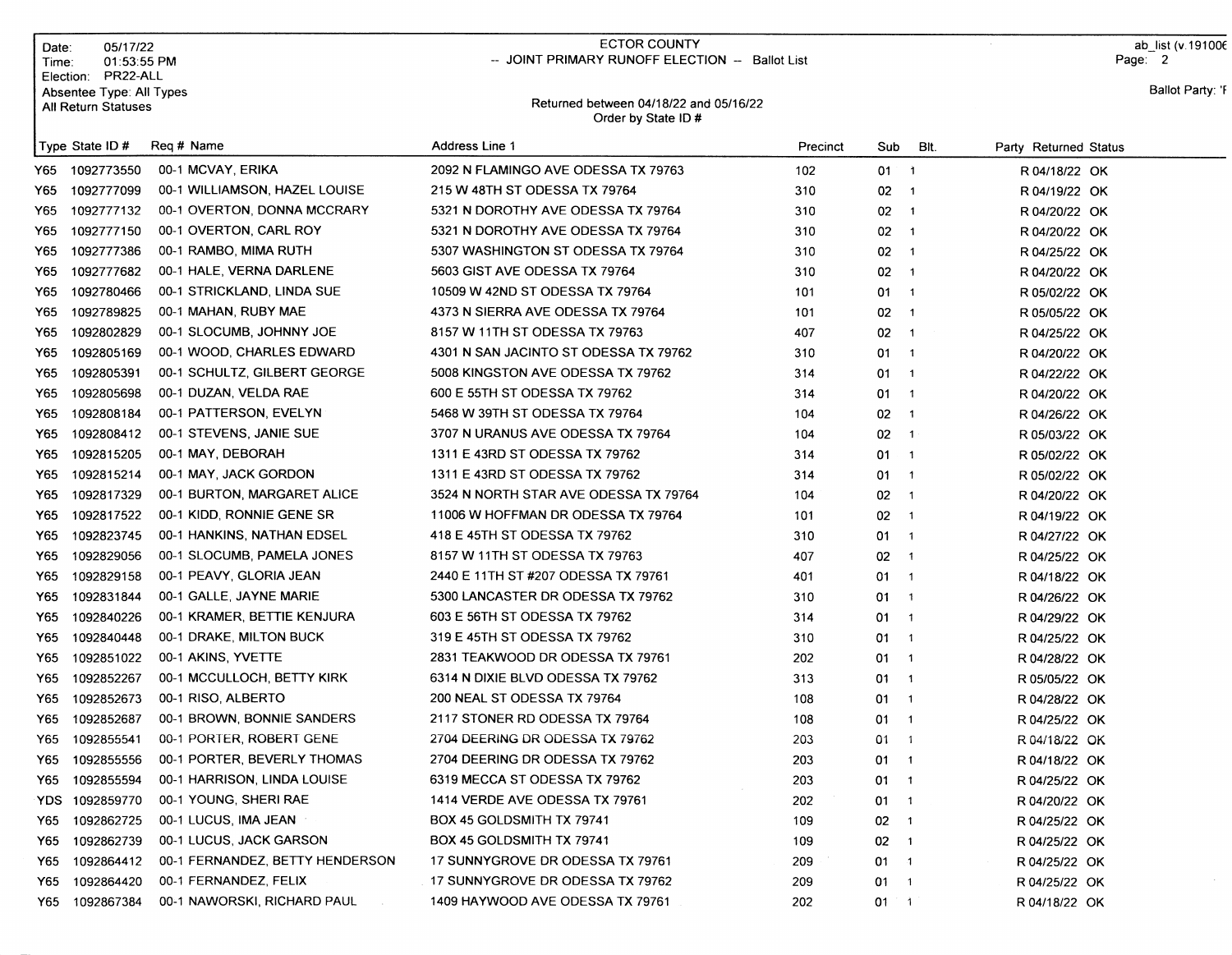| Date:<br>Time: | 05/17/22<br>01:53:55 PM<br>Election: PR22-ALL   | <b>ECTOR COUNTY</b><br>-- JOINT PRIMARY RUNOFF ELECTION -- Ballot List |                                                              |          |              |                          |                       |                  |
|----------------|-------------------------------------------------|------------------------------------------------------------------------|--------------------------------------------------------------|----------|--------------|--------------------------|-----------------------|------------------|
|                | Absentee Type: All Types<br>All Return Statuses |                                                                        | Returned between 04/18/22 and 05/16/22<br>Order by State ID# |          |              |                          |                       | Ballot Party: 'F |
|                | Type State ID#                                  | Reg # Name                                                             | Address Line 1                                               | Precinct | Sub          | BIt.                     | Party Returned Status |                  |
| Y65.           | 1092870224                                      | 00-1 WESTBROOK, BRENDA WEEMS                                           | 19 DARTMOUTH CIR ODESSA TX 79764                             | 108      | $01 \t1$     |                          | R 04/19/22 OK         |                  |
| Y65            | 1092870230                                      | 00-1 WESTBROOK, FRANKIE LYNN                                           | 19 DARTMOUTH CIR ODESSA TX 79764                             | 108      | 01           | $\overline{1}$           | R 04/19/22 OK         |                  |
| Y65            | 1092875647                                      | 00-1 HUMMELL, CHARLES RALPH                                            | 176 QUAIL RUN ODESSA TX 79761                                | 209      | 01           | $\overline{1}$           | R 04/27/22 OK         |                  |
| Y65            | 1092875858                                      | 00-1 UMSTOT, SHERRY ANN                                                | 2428 IDLEWOOD LN ODESSA TX 79761                             | 202      | 01           | $\overline{1}$           | R 04/19/22 OK         |                  |
| Y65            | 1092876465                                      | 00-1 LAWSON, CALVIN LYNN                                               | 1508 SPUR AVE ODESSA TX 79761                                | 202      | 01           | $\overline{1}$           | R 04/20/22 OK         |                  |
| RM             | 1092882786                                      | 00-1 HENDRICK, MARITA D                                                | 25 PRESTWICK DR ODESSA TX 79762                              | 203      | 01           | $\overline{1}$           | R 05/06/22 OK         |                  |
| Y65            | 1092886053                                      | 00-1 MARTIN, SHIRLEY ANN                                               | 3864 E 37TH ST ODESSA TX 79762                               | 204      | 01.          | $\overline{2}$           | R 04/25/22 OK         |                  |
| Y65            | 1092891031                                      | 00-1 SLACK, PATRICIA LOUISE                                            | 1749 BUFFALO AVE ODESSA TX 79762                             | 205      | $01 \quad 1$ |                          | R 05/05/22 OK         |                  |
| Y65            | 1092893075                                      | 00-1 ATCHLEY, JANELL                                                   | 1416 SANDALWOOD LN ODESSA TX 79761                           | 202      | $01 \quad 1$ |                          | R 05/11/22 OK         |                  |
| Y65            | 1092901029                                      | 00-1 JOHNSON, JOYCE E                                                  | 6402 DUNBAR DR ODESSA TX 79762                               | 203      | $01 \quad 1$ |                          | R 04/20/22 OK         |                  |
| Y65            | 1092902008                                      | 00-1 HAYSE, GEORGIA LYNN                                               | 1422 FARGO AVE ODESSA TX 79761                               | 202      | 01           | $\overline{1}$           | R 04/20/22 OK         |                  |
| Y65            | 1092902049                                      | 00-1 NORMAN, JESSE HOWARD                                              | 3516 OAKRIDGE DR ODESSA TX 79762                             | 203      | 01           | $\overline{1}$           | R 04/19/22 OK         |                  |
| Y65            | 1092902077                                      | 00-1 RENEAU, CAREN ELAINE                                              | 4000 MAPLE AVE ODESSA TX 79762                               | 204      | 01           | $\overline{2}$           | R 04/22/22 OK         |                  |
| Y65            | 1092907574                                      | 00-1 HARRISON, RONNIE BLAKE                                            | 6319 MECCA ST ODESSA TX 79762                                | 203      | 01           | $\overline{1}$           | R 04/25/22 OK         |                  |
| Y65            | 1092916320                                      | 00-1 LUBKE, MARTHA JO                                                  | 6254 EASTRIDGE RD ODESSA TX 79762                            | 203      | 01           | $\overline{\mathbf{1}}$  | R 05/02/22 OK         |                  |
| Y65            | 1092917855                                      | 00-1 RIGGS, DONALD RAY                                                 | 6420 PIEDMONT ST ODESSA TX 79762                             | 203      | 01           | $\overline{1}$           | R 04/20/22 OK         |                  |
| Y65            | 1092918369                                      | 00-1 ROGERS, BARBARA GAY                                               | 7650 TRES HERMANAS BLVD APT D101 ODESSA TX 79765             | 201      | 02           | $\overline{1}$           | R 04/25/22 OK         |                  |
| Y65            | 1092918416                                      | 00-1 BINGHAM, HELEN LOY                                                | 20 ARROYO SANTIAGO ODESSA TX 79762                           | 203      | 01           | $\overline{\phantom{a}}$ | R 04/26/22 OK         |                  |
| Y65            | 1092918617                                      | 00-1 WATSON, JENNIE LOUISE                                             | 3407 SEGUIN ODESSA TX 79765                                  | 201      | 02           | $\mathbf{1}$             | R 05/06/22 OK         |                  |
| Y65            | 1092919022                                      | 00-1 FUSILIER, DENNIS DALE                                             | 2108 VERDE AVE ODESSA TX 79761                               | 202      | $01 \quad 1$ |                          | R 04/18/22 OK         |                  |
| Y65            | 1092920661                                      | 00-1 SNOOK, EDWARD JOHN                                                | 4540 FOUNTAIN CT ODESSA TX 79761                             | 202      | 01           | $\overline{\phantom{a}}$ | R 04/28/22 OK         |                  |
| Y65            | 1092922105                                      | 00-1 SWEAT, NAOMI KOEN                                                 | 2440 E 11TH ST APT 112 ODESSA TX 79761                       | 401      | $01 \quad 1$ |                          | R 04/18/22 OK         |                  |
| Y65            | 1092922114                                      | 00-1 DAVIS, MARY LOU                                                   | 322 GEORGIA ST ODESSA TX 79764                               | 108      | 01           | $\blacksquare$ 1         | R 04/22/22 OK         |                  |
| Y65            | 1092922302                                      | 00-1 FELTS, JACK RICHARD                                               | 9126 BEDFORD DR ODESSA TX 79764                              | 108      | 01           | $\overline{\phantom{a}}$ | R 04/18/22 OK         |                  |
| Y65            | 1092925362                                      | 00-1 LAIRD, KENNETH DOUGLAS                                            | 30 EMERALD GARDENS DR ODESSA TX 79762                        | 203      | $01 \quad 1$ |                          | R 04/18/22 OK         |                  |
| Y65            | 1092925565                                      | 00-1 HILTON, NANCY JOE                                                 | 12360 W BARBARA DR ODESSA TX 79764                           | 101      | 01.          | $\overline{\phantom{a}}$ | R 05/02/22 OK         |                  |
| Y65            | 1092928010                                      | 00-1 SMITH, CHARLOTTE WINANS                                           | 2700 E 17TH ST ODESSA TX 79761                               | 202      | 01           | $\overline{1}$           | R 05/05/22 OK         |                  |
| Y65            | 1092928885                                      | 00-1 BELL, DONNA ROSS                                                  | 2402 OAKWOOD DR ODESSA TX 79761                              | 202      | $01 \quad 1$ |                          | R 04/18/22 OK         |                  |
| Y65            | 1092931105                                      | 00-1 MITCHELL, OPAL HOPPER                                             | 9114 BEDFORD DR ODESSA TX 79764                              | 108      | $01 \quad 1$ |                          | R 04/20/22 OK         |                  |
| Y65            | 1092935602                                      | 00-1 MORRIS, JACK DARWIN                                               | 2601 BEECHWOOD ST ODESSA TX 79761                            | 202      | $01 \quad 1$ |                          | R 04/25/22 OK         |                  |
| Y65            | 1092935618                                      | 00-1 MORRIS, DELORES ANN                                               | 2601 BEECHWOOD ST ODESSA TX 79761                            | 202      | $01 \quad 1$ |                          | R 04/26/22 B2         |                  |
| Y65            | 1092935813                                      | 00-1 JOHNSON, EDDIE                                                    | 3106 E 21ST ST ODESSA TX 79761                               | 202      | $01 \quad 1$ |                          | R 04/20/22 OK         |                  |
| Y65            | 1092935821                                      | 00-1 JOHNSON, BILL W                                                   | 3106 E 21ST ST ODESSA TX 79761                               | 202      | $01 \quad 1$ |                          | R 04/19/22 OK         |                  |
| Y65            | 1092935995                                      | 00-1 MCCRURY, MARY HELEN                                               | 1433 INWOOD DR ODESSA TX 79761                               | 202      | $01 \quad 1$ |                          | R 04/18/22 OK         |                  |
| Y65            | 1092936060                                      | 00-1 HEDGES, SANDRA JEANNE                                             | 2103 VERDE AVE ODESSA TX 79761                               | 202      | $01 \quad 1$ |                          | R 04/22/22 OK         |                  |
| Y65            | 1092936278                                      | 00-1 SIMS, DANNY LEE                                                   | 1541 WESTBROOK AVE ODESSA TX 79761                           | 202      | $01 \quad 1$ |                          | R 04/20/22 OK         |                  |
| Y65.           | 1092939992                                      | 00-1 ICE, SANDRA K                                                     | 9134 BEDFORD DR ODESSA TX 79764                              | 108      | $01 \quad 1$ |                          | R 04/25/22 OK         |                  |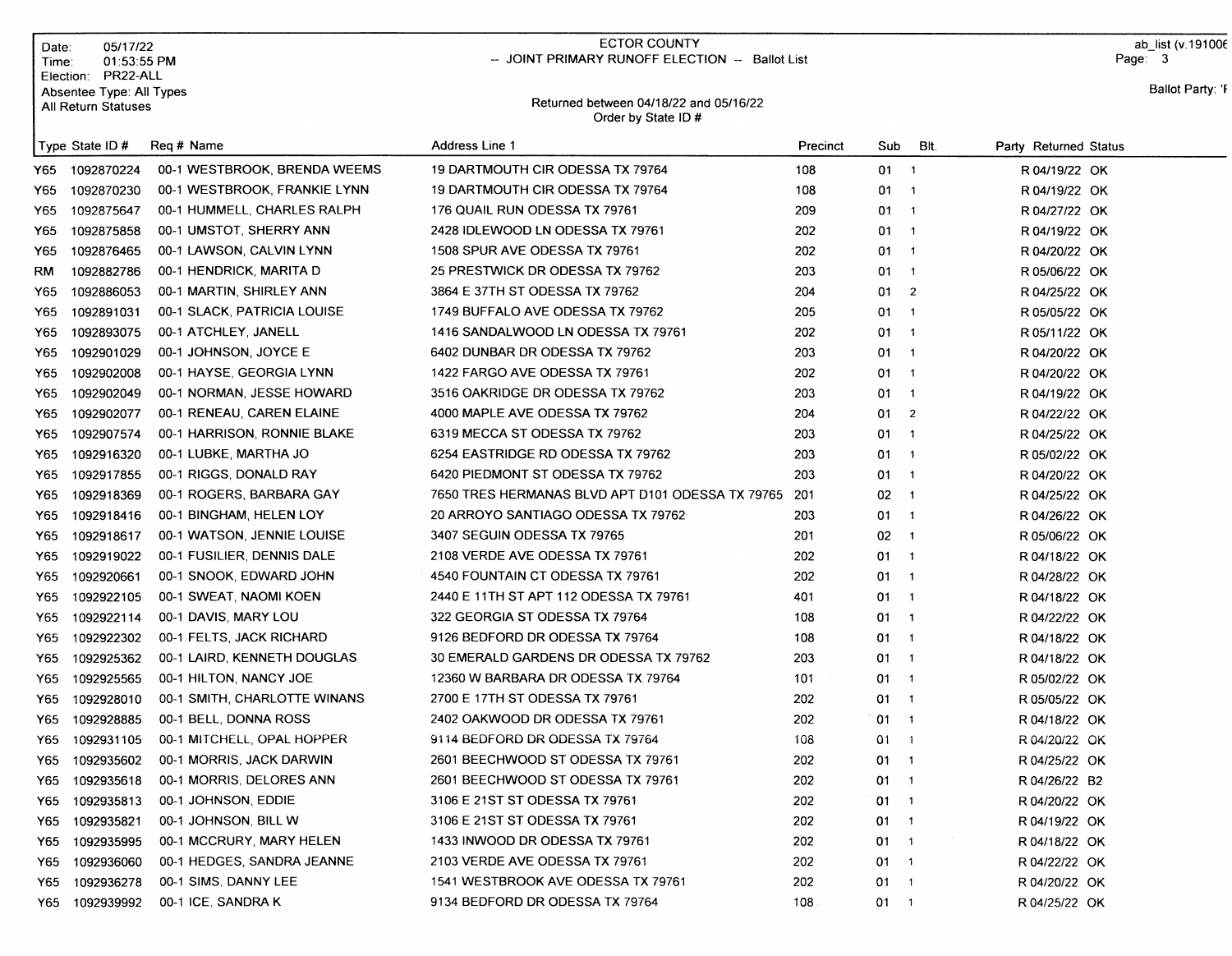| Date:<br>Time∶ | 05/17/22<br>01:53:55 PM<br>Election: PR22-ALL   |                                  | ECTOR COUNTY<br>-- JOINT PRIMARY RUNOFF ELECTION -- Ballot List |          |              |                         |                       | ab_list (v.191006<br>Page: 4 |
|----------------|-------------------------------------------------|----------------------------------|-----------------------------------------------------------------|----------|--------------|-------------------------|-----------------------|------------------------------|
|                | Absentee Type: All Types<br>All Return Statuses |                                  | Returned between 04/18/22 and 05/16/22<br>Order by State ID#    |          |              |                         |                       | Ballot Party: 'F             |
|                | Type State ID#                                  | Reg # Name                       | <b>Address Line 1</b>                                           | Precinct | Sub          | BIt.                    | Party Returned Status |                              |
| Y65            | 1092941316                                      | 00-1 OWEN, JAMES CARL            | 516 YANCY ST ODESSA TX 79765                                    | 110      | $02 - 1$     |                         | R 04/22/22 OK         |                              |
| Y65.           | 1092942298                                      | 00-1 WEST, SHIRLEY JEAN          | 26 EMERALD GARDENS DR ODESSA TX 79762                           | 203      | $01 \quad 1$ |                         | R 04/18/22 OK         |                              |
| Y65            | 1092944376                                      | 00-1 WHITLEY, ANNA PULLIN        | 1500 ENGLEWOOD LN ODESSA TX 79761                               | 202      | $01 \quad 1$ |                         | R 04/20/22 OK         |                              |
| Y65            | 1092944767                                      | 00-1 NOBLITT, MARILYN ALEMAN     | 1428 SANDALWOOD LN ODESSA TX 79761                              | 202      | $01 \quad 1$ |                         | R 04/20/22 OK         |                              |
| Y65.           | 1092944779                                      | 00-1 NOBLITT, MARSHALL BYRD      | 1428 SANDALWOOD LN ODESSA TX 79761                              | 202      | $01 \quad 1$ |                         | R 04/20/22 OK         |                              |
| Y65            | 1092944849                                      | 00-1 LAWSON, FRANKIE NELL        | 1508 SPUR AVE ODESSA TX 79761                                   | 202      | $01 \quad 1$ |                         | R 04/20/22 OK         |                              |
| Y65            | 1092948117                                      | 00-1 RUTLEDGE, ELMER OCEOLA      | 7102 GOLDER AVE ODESSA TX 79764                                 | 108      | 01 1         |                         | R 04/22/22 OK         |                              |
| Y65            | 1092953050                                      | 00-1 TRIPLETT, JANE KLICK        | 2707 TOM MORRIS RD ODESSA TX 79765                              | 402      | $04 - 1$     |                         | R 04/20/22 OK         |                              |
| Y65            | 1092953066                                      | 00-1 TRIPLETT, RICHARD VINCENT   | 2707 TOM MORRIS RD ODESSA TX 79765                              | 402      | $04 \quad 1$ |                         | R 04/20/22 OK         |                              |
| Y65            | 1092953078                                      | 00-1 AKINS, BROOKS M             | 2831 TEAKWOOD DR ODESSA TX 79761                                | 202      | $01 \quad 1$ |                         | R 04/28/22 OK         |                              |
| Y65            | 1092953389                                      | 00-1 PHILLIPS, JANIE LOUELLA     | 2720 E 17TH ST ODESSA TX 79761                                  | 202      | $01 \quad 1$ |                         | R 04/29/22 OK         |                              |
| Y65            | 1092962068                                      | 00-1 BAKER, WILLIAM DEAN         | 2416 CAMBRIDGE ST ODESSA TX 79761                               | 202      | $01 \quad 1$ |                         | R 04/26/22 OK         |                              |
| Y65            | 1092966111                                      | 00-1 WAGNER, DANNY BRYAN         | 907 W 62ND ST ODESSA TX 79764                                   | 310      | $02 \t1$     |                         | R 04/19/22 OK         |                              |
| Y65            | 1092967474                                      | 00-1 OWEN, SHARLENE FAYE         | 516 YANCY ST ODESSA TX 79765                                    | 110      | $02 \t1$     |                         | R 04/22/22 OK         |                              |
| Y65            | 1092968242                                      | 00-1 FISHER, NANCY LOU           | 1304 FRENCH AVE ODESSA TX 79761                                 | 209      | $01 \quad 1$ |                         | R 04/28/22 OK         |                              |
| Y65.           | 1092974183                                      | 00-1 WAGNER, MONA LEE            | 907 W 62ND ST ODESSA TX 79764                                   | 310      | $02 \t1$     |                         | R 04/19/22 OK         |                              |
| Y65            | 1092975522                                      | 00-1 MURDOCK, CARL RAY           | 7550 ANDREWS HWY ODESSA TX 79765                                | 110      | $01 \quad 1$ |                         | R 04/20/22 OK         |                              |
| Y65            | 1092978943                                      | 00-1 HERNANDEZ, ROSA RUIZ        | 2435 CAMBRIDGE ST ODESSA TX 79761                               | 202      | $01 \quad 1$ |                         | R 05/09/22 OK         |                              |
| Y65            | 1092978958                                      | 00-1 HERNANDEZ, VICTOR DONACIANO | 2435 CAMBRIDGE ST ODESSA TX 79761                               | 202      | $01 \quad 1$ |                         | R 05/09/22 OK         |                              |
| RM             | 1092984099                                      | 00-1 SHAFFER, CHARLES RICHARD    | PO BOX 13 PEARCE AZ 85625                                       | 109      | $02 - 1$     |                         | R 05/03/22 D8         |                              |
| Y65            | 1092984393                                      | 00-1 SMITH, JIMMY DERRELL        | 8835 DUBLIN AVE ODESSA TX 79765                                 | 110      | $02 - 1$     |                         | R 04/18/22 OK         |                              |
| Y65            | 1092985413                                      | 00-1 HELFERICH, GARY MAX         | 16 W HARVARD CIR ODESSA TX 79765                                | 110      | $02 - 1$     |                         | R 04/22/22 OK         |                              |
| Y65            | 1092986887                                      | 00-1 REED, BRENDA KAY            | 16 KAUAI DR ODESSA TX 79762                                     | 206      | 05           | $\overline{\mathbf{1}}$ | R 04/20/22 OK         |                              |
| Y65            | 1092987833                                      | 00-1 HENNIG, ESTHER PEARL        | 6685 E GOLDENROD DR GARDENDALE TX 79758                         | 207      | 03           | $\overline{\mathbf{1}}$ | R 04/22/22 OK         |                              |
| Y65            | 1092988452                                      | 00-1 FORE, CAROL ANN             | 3939 E 52ND ST #215 ODESSA TX 79762                             | 208      | $01 \quad 1$ |                         | R 04/25/22 OK         |                              |
| Y65            | 1092989628                                      | 00-1 CALLENDAR, GLENNA LEA       | 4605 REDBUD AVE ODESSA TX 79762                                 | 208      | $01 \quad 1$ |                         | R 05/02/22 OK         |                              |
| Y65            | 1092993053                                      | 00-1 SPARHAWK, ROBERT JAMES      | 3790 MAPLE AVE ODESSA TX 79762                                  | 204      | 01           | $\overline{2}$          | R 04/28/22 OK         |                              |
| Y65            | 1092993649                                      | 00-1 INGRAM, FLONELL             | PO BOX 12446 ODESSA TX 79768                                    | 204      | 012          |                         | R 04/26/22 OK         |                              |
| Y65            | 1092993758                                      | 00-1 BREDEMEYER, LOIS E.         | 1513 ALPINE ST ODESSA TX 79762                                  | 205      | $01 \quad 1$ |                         | R 04/20/22 OK         |                              |
| Y65            | 1092996626                                      | 00-1 COLLIER, VERNA MAE          | 3707 N URANUS AVE ODESSA TX 79764                               | 104      | $02 \quad 1$ |                         | R 05/03/22 OK         |                              |
| Y65            | 1092997168                                      | 00-1 NUNEZ, JULIO JR             | 10761 E BROWN ST GARDENDALE TX 79758                            | 207      | 07 1         |                         | R 05/03/22 OK         |                              |
| Y65            | 1092999006                                      | 00-1 CURRY, JO ANNE              | 3847 KENWOOD DR ODESSA TX 79762                                 | 204      | 01 2         |                         | R 04/26/22 OK         |                              |
| Y65            | 1092999522                                      | 00-1 MYERS, NELL BETH            | 4020 E 37TH ST ODESSA TX 79762                                  | 204      | 01 2         |                         | R 04/19/22 OK         |                              |
| Y65            | 1093002172                                      | 00-1 DODD, JOSEPH MICHAEL        | 1517 E 52ND ST ODESSA TX 79762                                  | 205      | $01 \quad 1$ |                         | R 04/25/22 OK         |                              |
| Y65            | 1093003633                                      | 00-1 TOWNSEND, ZELDA MAE         | 7650 TRES HERMANAS BLVD #D101 ODESSA TX 79765                   | 201      | 02 1         |                         | R 04/28/22 OK         |                              |
| Y65            | 1093003667                                      | 00-1 HOLLOMAN, WALTERENE         | PO BOX 13148 ODESSA TX 79768                                    | 206      | 04 1         |                         | R 04/22/22 OK         |                              |
| Y65            | 1093004570                                      | 00-1 REED, JOHN THOMPSON         | 16 KAUAI DR ODESSA TX 79762                                     | 206      | 05 1         |                         | R 04/20/22 OK         |                              |